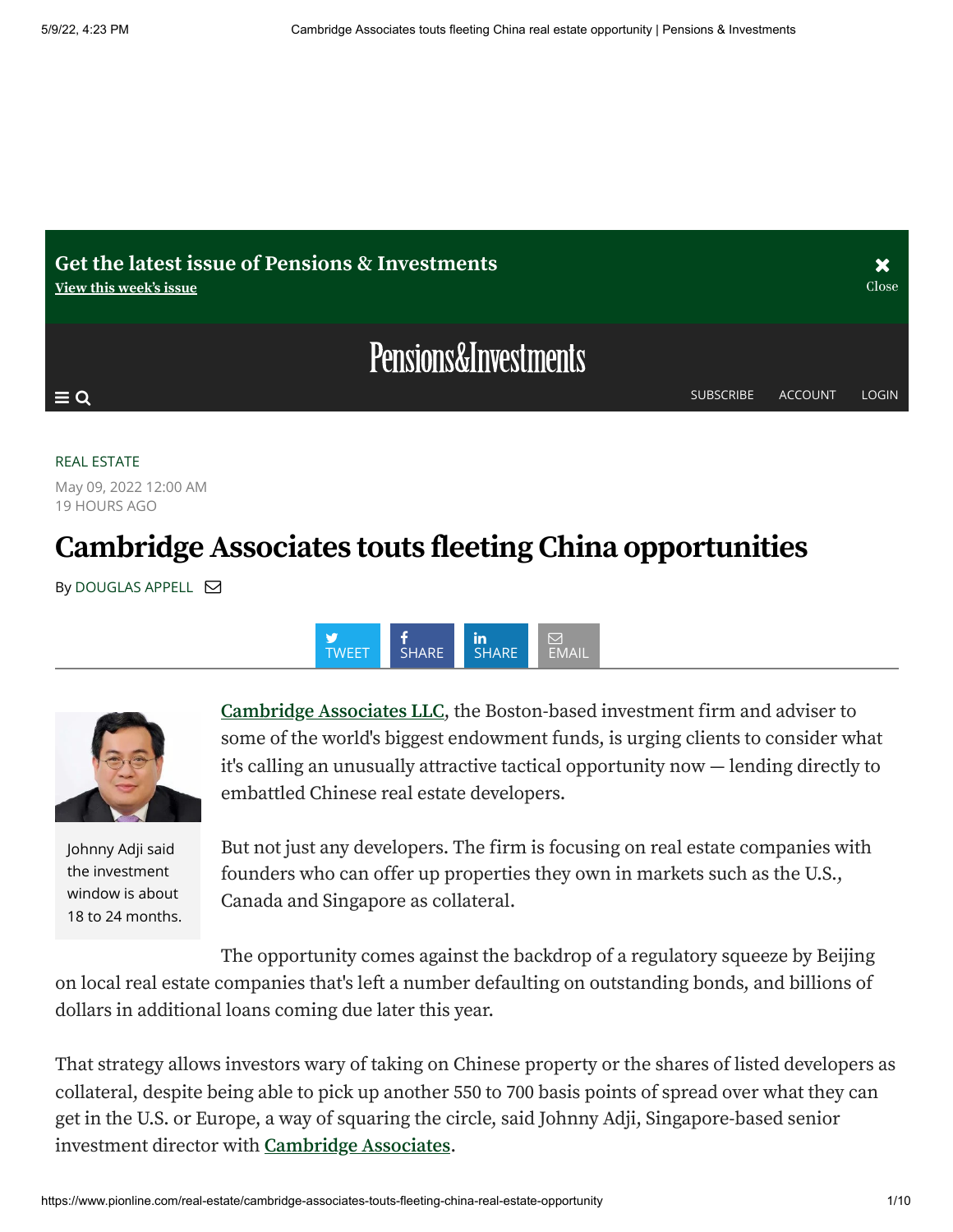"We're able to augment the risk and return profile" by lending directly to the individuals — often multimillionaires or billionaires — who own these real estate development firms against property they own privately in creditor-friendly jurisdictions such as the U.S., Canada, Hong Kong or Singapore, Mr. Adji said.

The pitch? "We're ready to help you solve your problem … but with a caveat. We don't want to take your listco share collateral. That can be suspended, and we've seen a number of the Hong Kong-listed shares be suspended. But we want to take collaterals of your luxury villas in Beverly Hills that your mother-in-law happens to live in," Mr. Adji said.

If the private corporation is basically founded by a single individual who is the 100% shareholder, there's little difference between lending to that shareholder personally or lending to his company it's all "intermingled and intertwined," he said.

#### **Alternatives Digest Newsletter (Weekly)**

Get a weekly summary of news coverage across alternative asset classes including hedge funds, private equity, real estate, commodities, infrastructure, timber and more. Sent every Tuesday.

**Enter your email contract of the subset of the subset of the subset of the SUBSCRIBE** 

For asset owners allocating to direct lending managers, meanwhile, "you're getting paid essentially an emerging market credit spread by taking the collateral risk of a developed market," he said.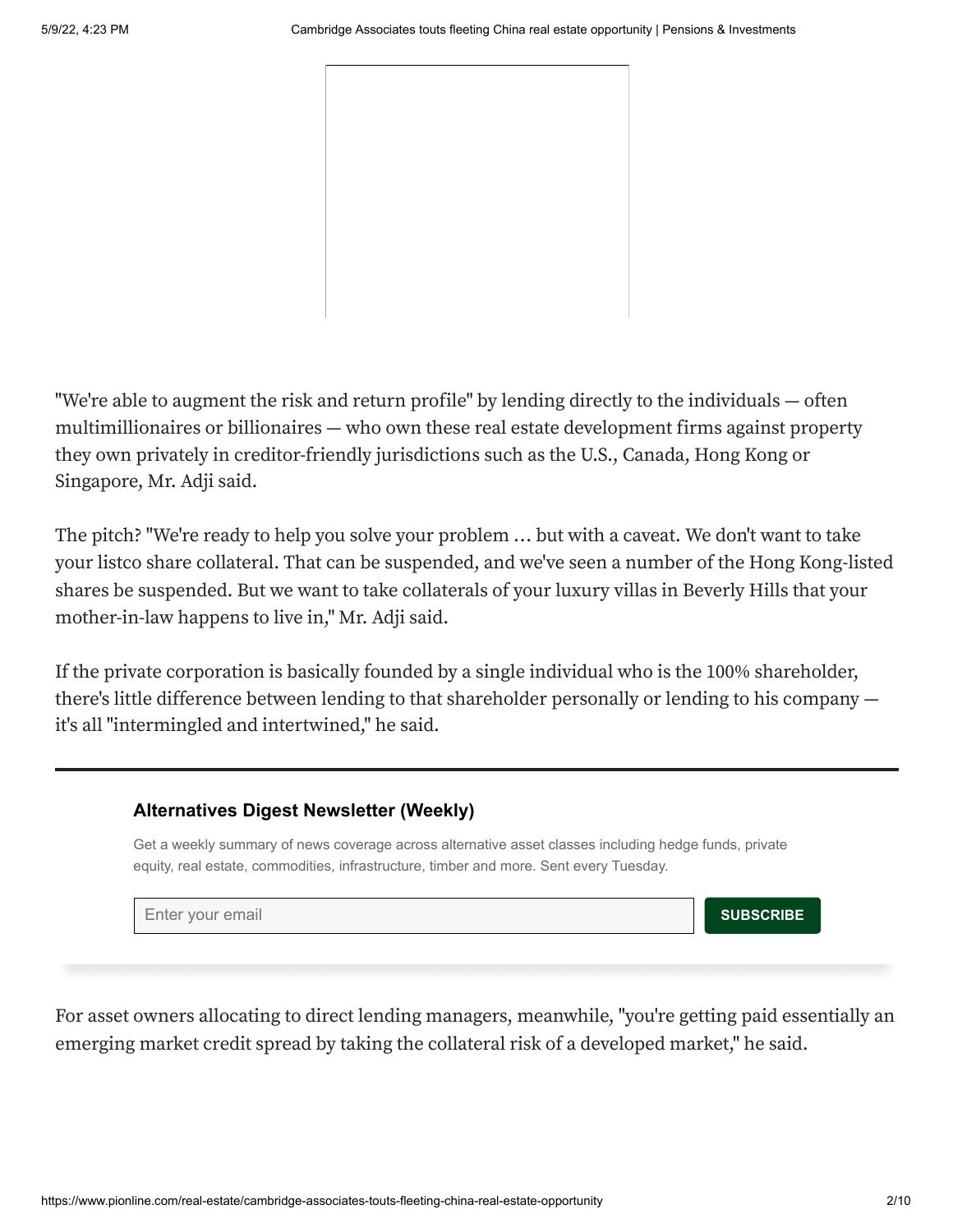

Bloomberg China Customs officers raise a Chinese flag during a rehearsal for a flag-raising ceremony in front of buildings in the Lujiazui Financial District at sunrise in Shanghai.

#### **Good fit**

In an environment where asset owners increasingly say they're on the lookout for fast-evolving, timelimited opportunities to secure investment gains, Mr. Adji said Chinese real estate firms fit the bill now.

With tens of billions of dollars of debt coming due and large banks in the region constrained in their capacity to extend fresh loans, direct lending managers have become "the only game in town" for stressed Chinese real estate developers, he said.

And for the coming year or more, the pickings should be lush. With the ranks of real estate company founders looking to "pull a rabbit out of their hats" as those loan repayments come due, and the number of direct lending managers with the capabilities needed to compete effectively in the space still limited, "we're getting into a market whereby you can name your price," Mr. Adji said.

The current moment can be seen as the "first innings" of a game that could well be played out in as little as 12 to 18 months, with the bulk of the mountain of debt these companies hold coming due over the next 12 months, Mr. Adji said.

Against that backdrop, developers on the mainland who previously would have only offered up their office assets in Beijing or Shanghai as collateral are asking, "What do I need to give you (in exchange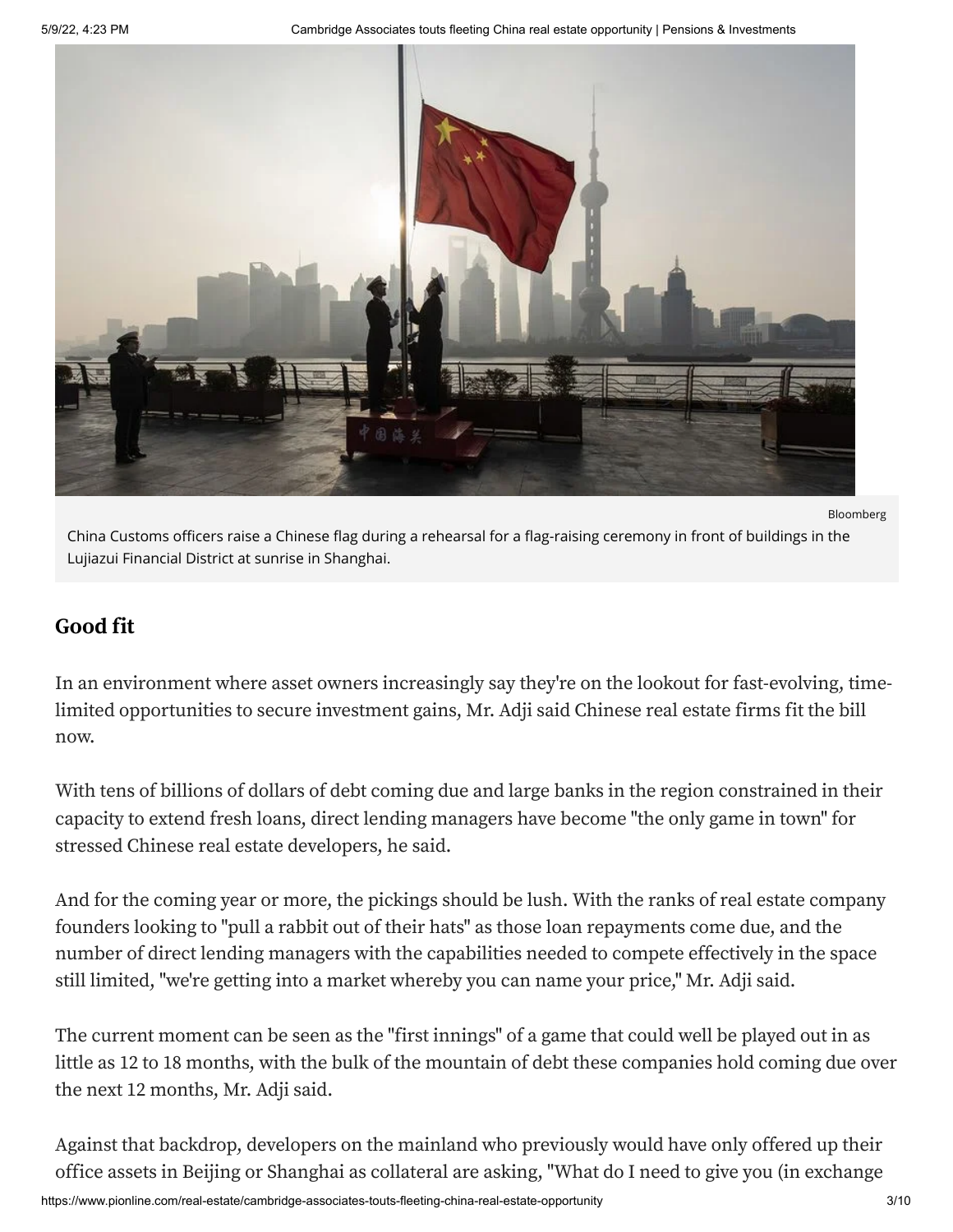5/9/22, 4:23 PM Cambridge Associates touts fleeting China real estate opportunity | Pensions & Investments

for a loan) … and what we're telling them is we want your assets in America, in Canada, in Hong Kong and Singapore. Do you have any? That's what's happening on the ground" now, he said.

And the clock, Mr. Adji contends, is running. "We think that the opportunity is likely to significantly diminish in about 18 to 24 months … or at least the lowest of the (low) hanging fruits, so we're telling our clients that the time to act is now," he said.

At present, demand still significantly outstrips supply and first movers should be rewarded, Mr. Adji said. "When you see the wall of money coming" in 12 or 18 months, "We'll pull back. It's all about being tactical … this is not a multicycle opportunity," he said.

**[Cambridge](https://researchcenter.pionline.com/rankings/consultant/profiles/33926/overview) Associates**, meanwhile, has identified between five and 10 direct lending money managers with the "very different skill set" needed to identify and execute multijurisdictional deals, said Mr. Adji. He declined to name them, calling that lineup his firm's "secret sauce."

One quality those managers share is an ability to be nimble and make quick decisions."When you're talking about lending to these borrowers at … up to 15% interest, they typically need the money yesterday (and) you need to be able to disburse the capital in two weeks," Mr. Adji noted.

That leaves big managers, with multiple committees that need to sign off on a deal as well as headquarters in New York or London that need to weigh in, at a disadvantage, he said, noting that a number of managers on Cambridge Associates' list broke out of bigger fund companies in order to put a more streamlined structure in place.

#### RELATED ARTICLE



**Investor [pullback](https://www.pionline.com/private-equity/investor-pullback-shows-private-equity-funds-china-struggle) shows private equity funds' China struggle**

### **Limited expertise**

Dan Simmons, a partner with Singapore-based OCP Asia, a direct lending boutique that's completed roughly \$5 billion in multijurisdictional deals since 2004, said probably only a handful of managers at present have the expertise needed to do direct lending deals involving offshore collateral.

Those deals aren't served up on a silver platter, Mr. Simmons said. They're generally accessed through relationships with a company's founder or the chief financial officer and figuring out how the company's obligations are structured is where the complexity lies. Managers just getting off the sidelines now to enter that space will have a tough time competing with the incumbents, he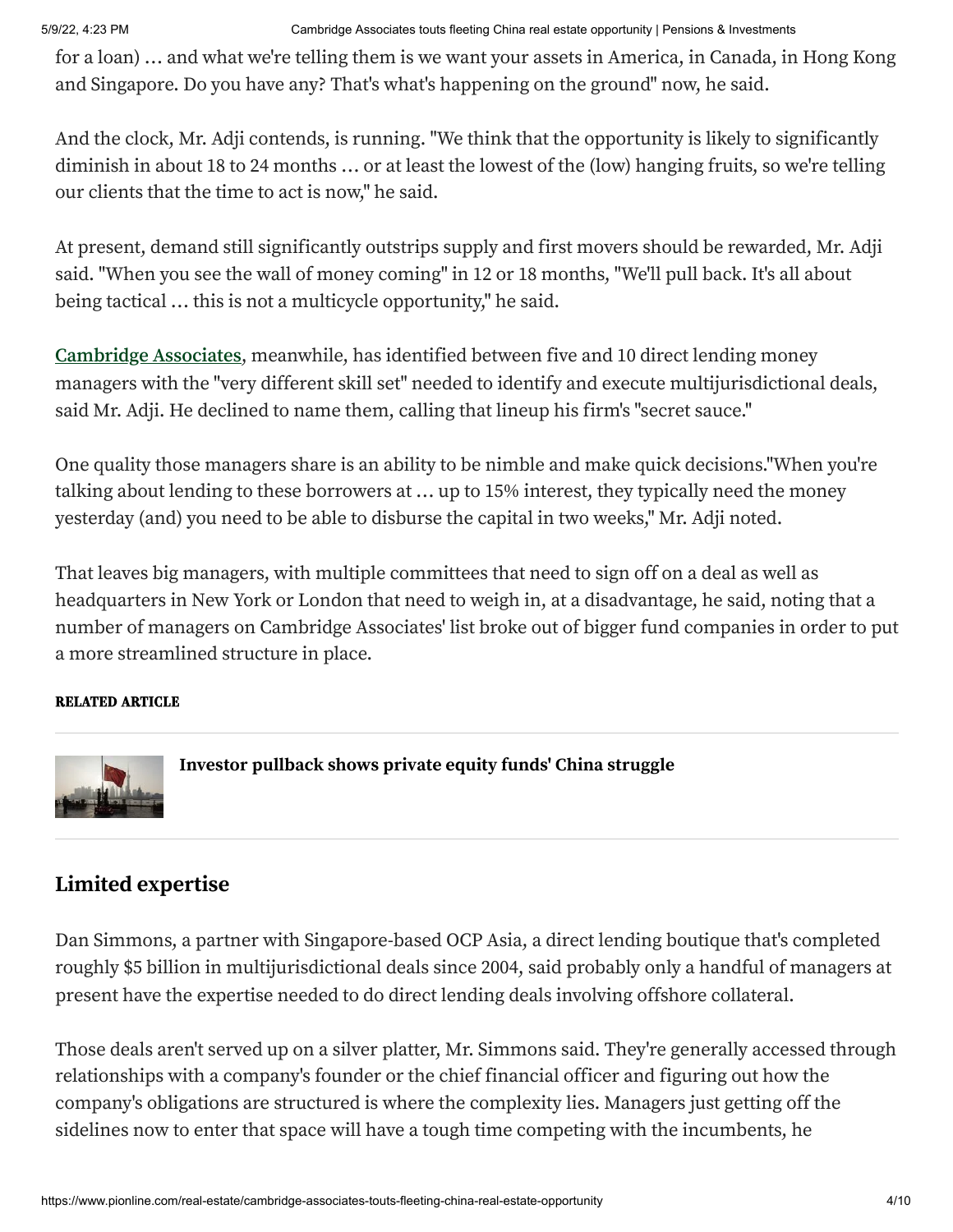5/9/22, 4:23 PM Cambridge Associates touts fleeting China real estate opportunity | Pensions & Investments

predicted. But he agreed that Chinese real estate — and deals involving founders' overseas properties as collateral — present a significant opportunity set now.

By contrast, multijurisdictional deals focusing on the overseas property assets of the real estate development company itself should be harder to come by at this point, Mr. Simmons said. A lot of analysis in the sector has already been conducted and companies' relevant assets have been picked over, making it unlikely that managers will be uncovering a "treasure trove" of otherwise unencumbered offshore assets at this point, he said.

But "as it relates to the founders, absolutely I do believe that's a strong opportunity set," he said.

#### RELATED ARTICLES



**India seen [emerging](https://www.pionline.com/investing/india-seen-emerging-further-chinas-shadow-year) more from shadow of China this year**



**China vows to ease [crackdowns](https://www.pionline.com/markets/china-vows-ease-crackdowns-after-market-turmoil) after market turmoil**



**[Largest](https://www.pionline.com/exchange-traded-funds/largest-china-tech-etf-us-wipes-out-9-years-gains) China tech ETF in U.S. wipes out 9 years of gains**

#### RECOMMENDED FOR YOU



**[Inflation a boon for portfolio values, Milken speakers say, but risks remain](https://www.pionline.com/real-estate/inflation-boon-portfolio-values-milken-speakers-say-risks-remain)**

**[Manulife appoints new head of real estate, private markets, Asia](https://www.pionline.com/real-estate/manulife-appoints-new-head-real-estate-private-markets-asia)**

#### **PGIM Real Estate [fills new chief DEI officer position internally](https://www.pionline.com/real-estate/pgim-real-estate-fills-new-chief-dei-officer-position-internally)**



**[Sponsored Content: Alternatives: Investing Across the Spectrum](https://www.pionline.com/alts-Report2022)**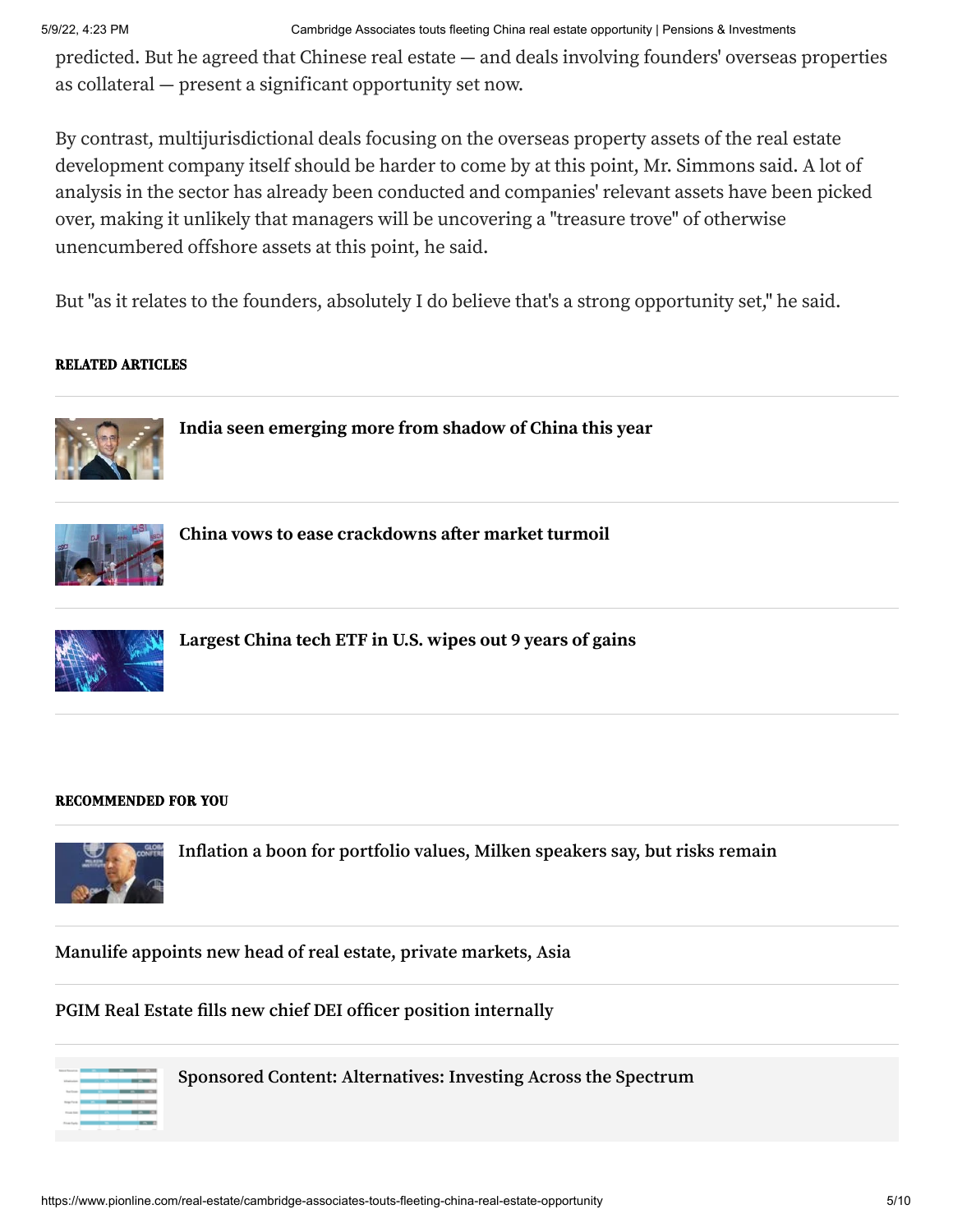#### READER POLL

MAY 9, 2022

#### **Given recent market volatility, which investment strategy are you most likely to pursue?**

- $\circ$  Invest more in real estate strategies
- Invest more in fixed-income strategies  $\bigcirc$
- Invest more in newer strategies such as bitcoin  $\bigcirc$
- Buy the dip  $\bigcirc$
- Hold steady  $\circlearrowright$
- Sell equity positions  $\bigcirc$
- $\bigcirc$ **Other**

VOTE

[SEE MORE POLLS >](https://www.pionline.com/polls)

SPONSORED WHITE PAPERS [Are Factors a Thing of the Past?](https://www.pionline.com/white-paper/are-factors-thing-past)  $\bullet$ [Q2 2022 Credit Outlook: Carry On](https://www.pionline.com/white-paper/q2-2022-credit-outlook-carry)  $\bullet$ [Leverage does not equal risk](https://www.pionline.com/white-paper/leverage-does-not-equal-risk)  $\bullet$ [Is there a mid-cap gap in your DC plan?](https://www.pionline.com/white-paper/there-mid-cap-gap-your-dc-plan)  $\bullet$ [Out of the Shadows: The Revolution in Shadow Accounting](https://www.pionline.com/white-paper/out-shadows-revolution-shadow-accounting)  $\bullet$ [The pivotal role of fixed income markets in the ESG revolution](https://www.pionline.com/white-paper/pivotal-role-fixed-income-markets-esg-revolution-0)  $\bullet$ 

[VIEW MORE](https://www.pionline.com/white-papers) >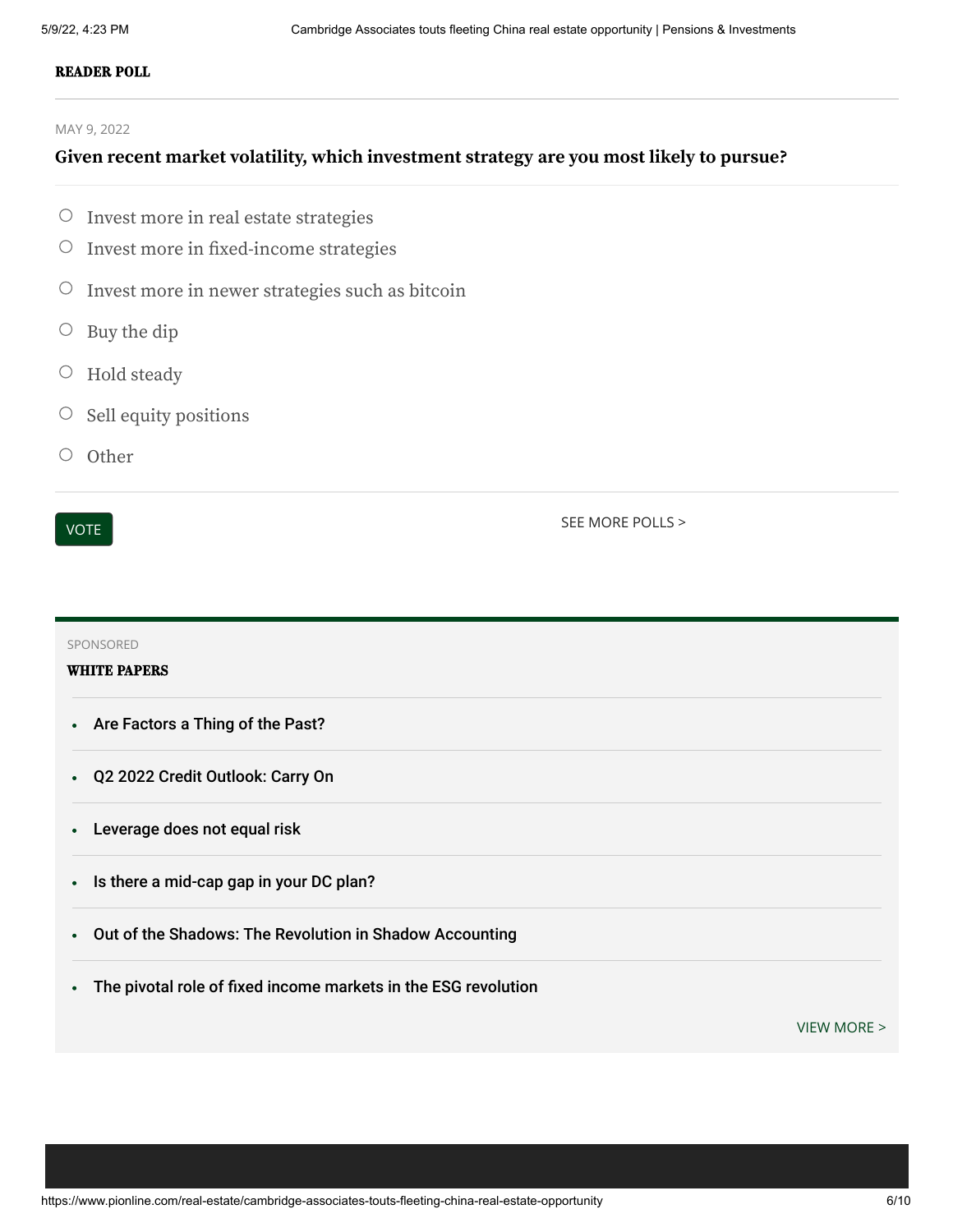5/9/22, 4:23 PM Cambridge Associates touts fleeting China real estate opportunity | Pensions & Investments

E-MAIL NEWSLETTERS

Sign up and get the best of News delivered straight to your email inbox, free of charge. Choose your news - we will deliver.

Email Address

SIGN UP

#### SUBSCRIBE TODAY

Get access to the news, research and analysis of events affecting the retirement and institutional money management businesses from a worldwide network of reporters and editors.

#### **[SUBSCRIBE](https://www.pionline.com/subscribe)**

#### CONNECT WITH US



Our Mission

To consistently deliver news, research and analysis to the executives who manage the flow of funds in the institutional investment *market.*

# **Pensions&Investments**

#### **ABOUT US**

Main Office 685 Third Avenue Tenth Floor New York, NY [10017-4036](https://www.google.com/maps/search/685+Third+Avenue+Tenth+Floor+New+York,+NY+10017-4036/@40.751491,-73.9757852,17z/data=!3m1!4b1)

> Chicago Office 130 E. [Randolph](https://www.google.com/maps/place/Smurfit-Stone+Bldg,+150+N+Michigan+Ave,+Chicago,+IL+60601/@41.8847856,-87.6271547,17z/data=!3m1!4b1!4m5!3m4!1s0x880e2ca58cf8336f:0x5581ffe4238671ac!8m2!3d41.8847816!4d-87.6249607) St. Suite 3200 Chicago, IL 60601

> > [Contact](https://www.pionline.com/contact) Us

[Careers](https://www.crain.com/careers/) at Crain

About Pensions & [Investments](https://www.pionline.com/about)

**ADVERTISING**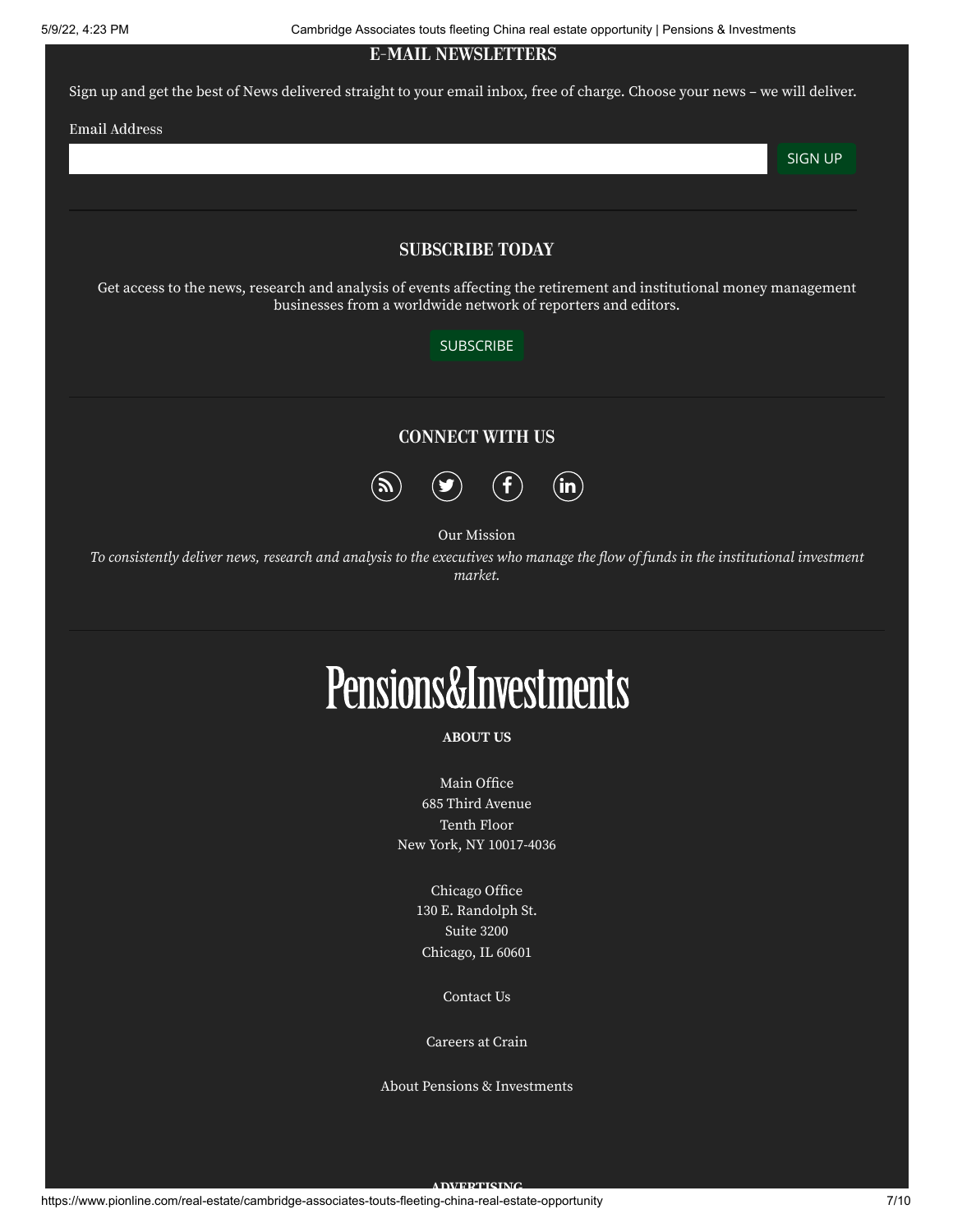|                              | <b>AUVERUPDING</b>                                                     | . .                      |
|------------------------------|------------------------------------------------------------------------|--------------------------|
| Media Kit                    |                                                                        | P&I Careers   Post a Job |
| P&I Content Solutions        |                                                                        | Reprints & Permissions   |
|                              | <b>RESOURCES</b>                                                       |                          |
|                              | Subscribe                                                              |                          |
|                              | Newsletters                                                            |                          |
|                              | FAQ                                                                    |                          |
|                              | P&I Research Center                                                    |                          |
|                              | Site map                                                               |                          |
|                              | <b>Staff Directory</b>                                                 |                          |
|                              | ${\bf L E}{\bf G}{\bf A}{\bf L}$                                       |                          |
|                              | Privacy Policy                                                         |                          |
|                              | Terms and Conditions                                                   |                          |
|                              | Privacy Request                                                        |                          |
| <b>CCRAIN</b> COMMUNICATIONS |                                                                        |                          |
|                              | Copyright © 1996-2022. Crain Communications, Inc. All Rights Reserved. |                          |